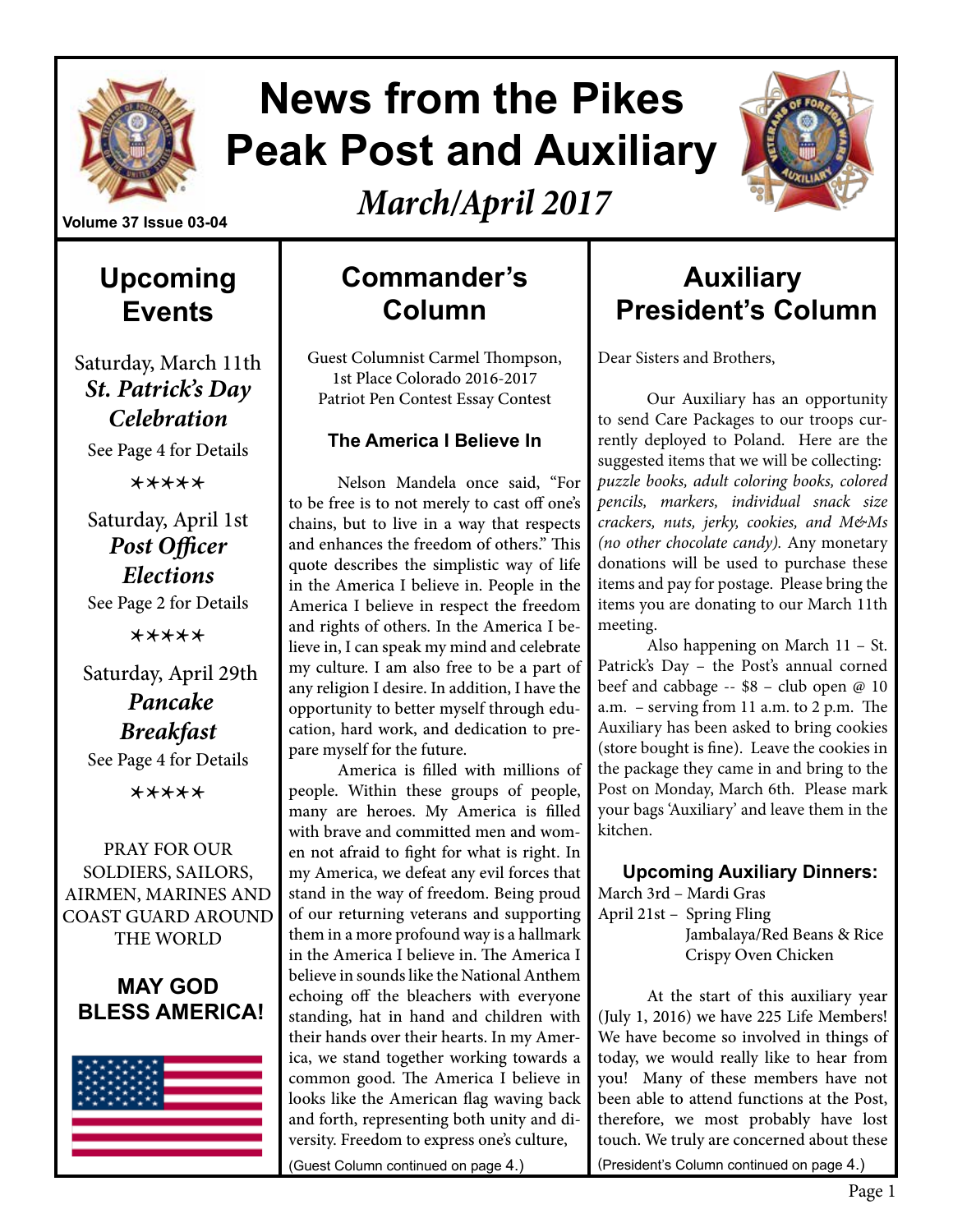#### **VFW Post 4051 Officers For 2016-2017**

#### Commander Barbara Green Senior Vice Commander Junior Vice Commander Dr. Chris Linski Quartermaster Joe Cormier Adjutant Duane Knutson Chaplain James Griffith Staff Judge Advocate Dr. D. J. Alberts Surgeon LeRoy Jensen Service Officer Lance Dyar Officer of the Day Eddie Roberts<br>
Trustee #1 Dr. D. I. Albert Trustee #1 Dr. D. J. Alberts<br>Trustee #2 Barb Bacon Trustee #3 Eddie Roberts Guard Eric Denny

 $\overline{\phantom{a}}$ 

Ways and Means Barbara Green

Buddy Poppy Jim Griffith Community Activities Barbara Green Bingo Games Manager **Gerald Walter**  Membership Eric Veed Legislative Dr. David Jenkins Public Affairs **Ron Marshall** Voice of Democracy Barbara Green Patriot Pen Barbara Green ROTC/IROTC Dr. Chris Linski Scouts Dr. Chris Linski Teacher of the Year Barbara Green National Home Dr. Chris Linski Safety Bill Vanaman Honor/Color Guard Captain Eddie Roberts Entertainment John Mazzella Webmaster Bill Thomas/Eddie Roberts Flag Committee Rick Archuleta/LeRoy Jensen Adopt a Unit POC Paige Lanier

Barb Bacon House Committee Rick Archuleta, Chairman Barbara Green Joe Cormier Jerry Walter LeRoy Jensen Joe Cormier Jerry Walter Rick Archuleta Americanism Jon Wander Bill Vanaman Eddie Roberts

#### **Editorial Staff**

Post Commander Barbara Green Editor Bill Thomas Assistant Editor **Ron Marshall** 

### **VFW Post 4051 Auxiliary Officers For 2016-2017**

President Tami Veed<br>
Senior Vice President Charlene Cormier Senior Vice President **Junior Vice President** Jane Hart Secretary Tina Stemen<br>Treasurer Rachel Brown Treasurer Rachel Brown<br>
Chaplain Rita Christens Conductress Carol Archuleta<br>Guard Carol Knutson Patriotic Instructor Carol Knutson Ways and Means Rita Christensen Trustee #1 Rita Christensen Trustee #2 Charlene Cormier Trustee #3 Carol Knutson

 $\overline{\phantom{a}}$ 

 Americanism Vina Candia Buddy Poppy Maggie Wander Cancer Aid Rachel Brown Community Service Legislative Rachel Brown Voice of Democracy & **Youth Activities** Barbara Green Membership Charlene Cormier Membership Administrative Chairman Barbara Green National Home Charlene Cormier Tech Support Tami Veed

Rita Christensen Carol Knutson Charlene Cormier Carol Knutson

Linda Dunahoo Games Manager Rita Christensen

# **Post Elections**

Annual elections of new or continued officers begin at our next Post meeting on Saturday, 4 March. If you are interested in running for any of the following positions, please be at this meeting: Commander, Senior Vice Commander, Junior Vice Commander, Quartermaster, Chaplain, and Trustee.

If you cannot make the meeting, but are interested in one of the positions, please put the request in writing and it will be considered.

 Also, you will have one more chance on 1 April, just before the elections, to declare your candidacy if you wish to be considered for an elected office.

All other positions will be appointed by the Commander.

Barbara Green Commander

 $\overline{\phantom{a}}$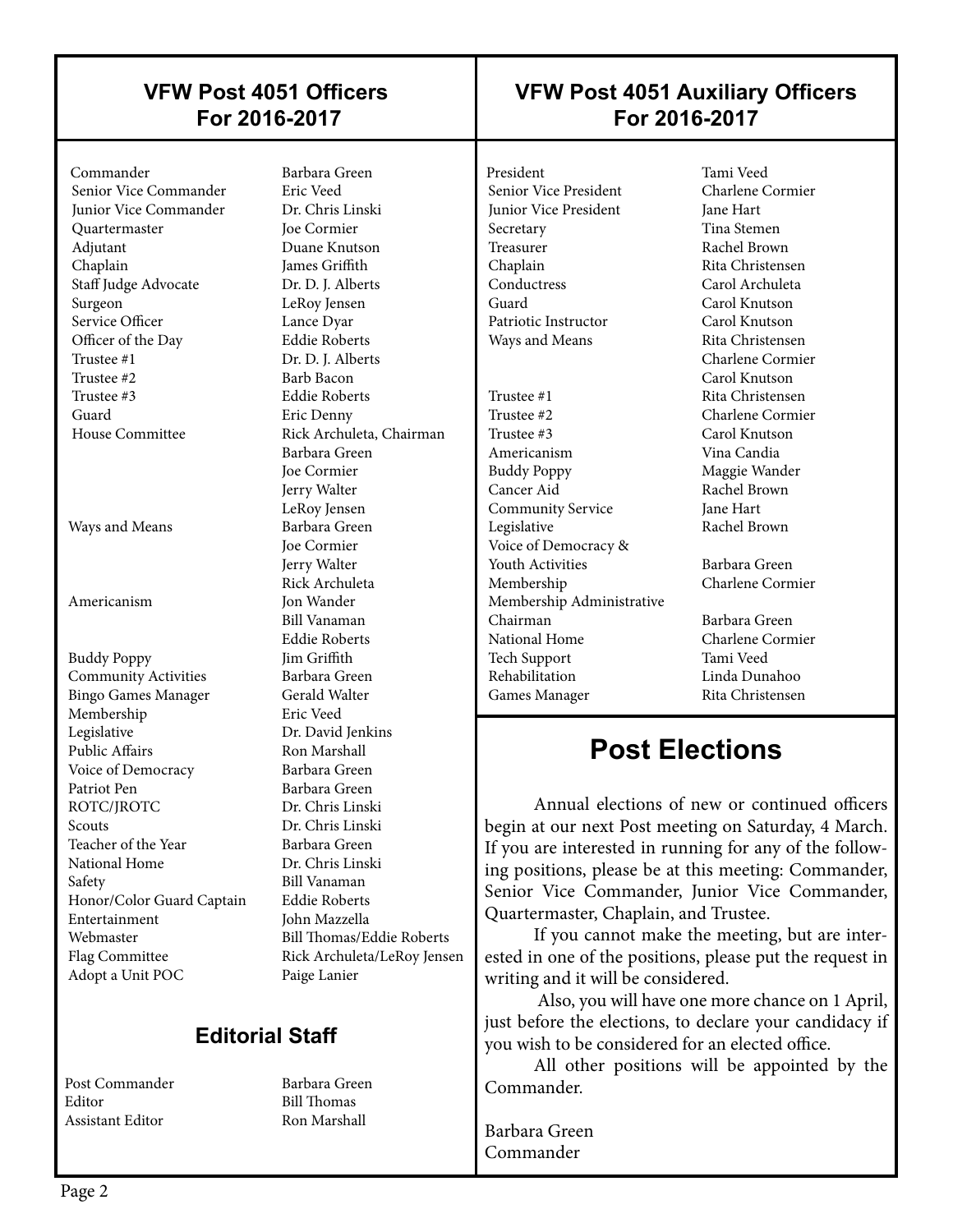#### **Chaplain's Report**

*"Gratitude is a sickness suffered by dogs."–Joseph Stalin.*

*"No one is as capable of gratitude as one who has emerged from the kingdom of night."– Elie Wiesel.*

Nowhere are human attitudes about gratitude and thanks more divergent than in these two quotations from the twentieth century. One comes from the perfector of the concentration camp and the other from a survivor. They distill and encapsulate entire world views about God, the human condition, and hope.

To Stalin, power was everything; he could write one death is a tragedy and a million deaths a mere statistic. To him, compassion and gratitude were weaknesses shown by the powerless to the powerful. Gratitude to him was not a virtue but a vice; something contemptible.

Elie Wiesel, a survivor of the Buchenwald Nazi camp system, spoke of the gratitude he felt when rescued by soldiers of the U.S. Third Army. His view also captures a world view tempered by the darkness of evil but with a hope not extinguished by it. His was a gratitude that spilled over to fill his life and the lives of those he touched. Not a vice, but the strongest of virtues which, when combined with courage, changes the world.

The Apostle Paul wrote, "In all things give thanks for this is God's will for you in Christ Jesus."

History's and faith's verdicts are clear. Today in the former Soviet Union, like unto the Rome of Emperor Nero, men name their dogs Stalin (Nero) and their sons Paul.

Our VFW Ritual Closing Prayer starts "Almighty God, the hour has come when we must part. We commit ourselves to Thy care." We also pause to remember our Post Comrades and Auxiliary Members who have recently passed, and we to commit them to Thy care.

Call me at (719) 200-8223 if I can be of assistance.

Sincerely, James Griffith Post Chaplain

## **TO REPORT A DEATH**

To report a death of a Post member, please contact Chaplain James Griffith, 632-9874 or for an Auxiliary member, contact Chaplain Rita Christensen, 598-0613. Also, you may leave information either at the club or on the bulletin board so that proper follow-up can be taken. Please include: Name of Deceased; Date of Call; Date of Services; Funeral Home Handling Arrangements (if known); Your Name, Phone Number and/or Other Point of Contact.

# **Auxiliary Chaplain's Column**

Dear Brothers and Sisters:

 A sympathy card was sent to the family of Auxiliary Life Member Eileen Perotti and to the family of Auxiliary Life Member Barbara Adair. Both Sisters passed away in January 2017. A sympathy card was sent to the family of Sister Mary Hillis, who passed away in February 2017. The Auxiliary Charter was draped in memory of Sister Eileen, Sister Barbara, and Sister Mary at our February 11, 2017 meeting. A Speedy Recovery Card was sent to past Men's Auxiliary President David Hughes who is recovering from knee surgery.

#### **I am only one; but still I am one. I cannot do everything, but still I can do something; I will Not refuse to do the something I can do. (Helen Keller)**

If you know of anyone who is ill, recovering from surgery or in need of our help, please call me at (719) 598- 0613.

Sincerely, Rita Christensen Auxiliary Chaplain

# **TAPS**

#### **Post**

#### **Frank Rose, Walter Bjerkelund, Leland Kinney, Vito Martinez, and John Aragon.**

#### **Auxiliary Eileen Perotti, Mary Hillis,**

#### **Norma Wolles, and Barbara Adair**

Each of our departed Comrades made a special contribution to our Nation, our Community, and our Post.

Call me at (719) 200-8223 if I can be of assistance.

Sincerely, James Griffith Post Chaplain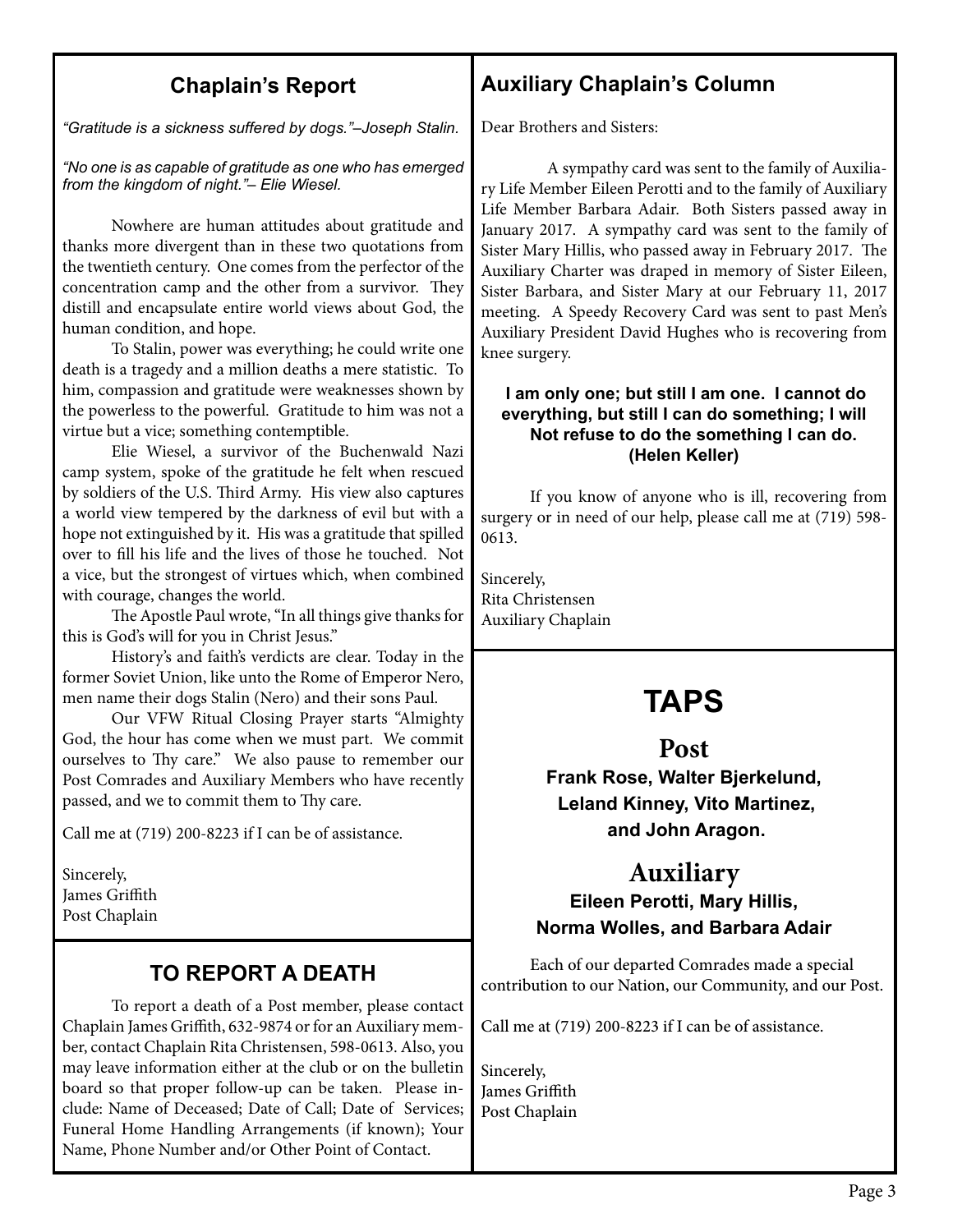#### (Guest Column cont'd)

religion, and beliefs are paramount in my America. "Life, Liberty, and the Pursuit of Happiness," is a good quote from the Declaration of Independence describing the freedom my America would have. The America I envision for the future feels like the wind hitting my face as I walk down the street in a free country.

Thomas Jefferson once said, "We hold these truths to be self-evident: that all men are created equal; that they are endowed by their creator with certain unalienable rights; that among these are life, liberty, and the pursuit of happiness." This quote describes the admirable way of life for people in the America I believe in. Though we are varied like the colors in a quilt, we are sewn together with the same thread…individually beautiful, but stronger together.

Carmel Thompson 8th Grade Russell Middle School

# **Women's History Month**

Happy Women's History Month! We celebrate this month to remember the women who stepped forward to fight inequality, break down barriers, and pave the way for future generations.

Please take a moment to honor all women throughout history for their sacrifices and accomplishments. Also, pause to reflect on the women who served and still are serving in the military, who helped shape this country.

We honor them for their support, strength and willingness to sacrifice everything for the freedom and liberty we all enjoy today.

### **St. Patrick's Day Celebration**

All our welcome to join us for our St. Patrick's Day Celebration on Saturday, March 11. The club opens at 10 a.m. A corned beef & cabbage dinner for \$8.00 will be served from 11:00 a.m. to 2:00 p.m. There will also be Irish music, an Irish Coffee Bar for \$3.00 a drink, and a Celtic Dance performance at 1:30 p.m.

### **Pancake Breakfast**

 A full pancake breakfast, courtesy "Shai and Helpers" will be prepared and served from 8:00-11:00 a.m. on Saturday, April 29th. All families are cordially invited. Cost of breakfast is \$5.00 for ages 11 to adult and \$2.00 for everyone age 10 and under.

(Auxiliary President's Column cont'd)

members! Please do not hesitate to contact any one of us if you yourself need help – or if you know of other members needing help with anything! We will do all we can 'in keeping our veterans and their families close to our hearts!'

#### **Contact numbers**

VFW Post 4051 – (719) 632-9874 Current Auxiliary President Tami Veed (719) 238-3543 Chaplain – Rita Christensen – (719) 598-0613

Loyally yours, Tami Veed Auxiliary President

 $\overline{a}$ 

#### **Mount Carmel Center of Excellence**

The Mount Carmel Center of Excellence is an organization that serves veterans and their families.

Just a few of their programs include; pro bono legal advice, many types of counseling, financial aid, G.I. Bill information, VA Vocational Rehab Programs, family medical clinics, classes on understanding your credit, VA Home Loan steps, Yoga for Veterans, and much more!

The facility is located at 530 Communication Circle on the west side of Colorado Springs off of 8th Street and Moreno Avenue. Call (719) 309-4714 for more information and to make appointments.

Our Post helps sponsor and support this very important community endeavor.

 We provided a \$300 donation so far this year, and we received a very nice "Thank You" from them.

# **Post Surgeon's Report**

Dear Comrades:

We extend our sympathies to the families of all our departed Comrades. Thank you to all who keep me informed. A get well card and fruit basket were sent to Eric Veed, and a get well card was sent to Larry McDermed.

Once again, we collected soiled and unserviceable flags for proper disposal. And, we are always in need of canned or dry packaged foodstuff for the Silver Key box. We deliver the donations to Silver Key at 1605 South Murray.

Sincerely, LeRoy Jensen Post Surgeon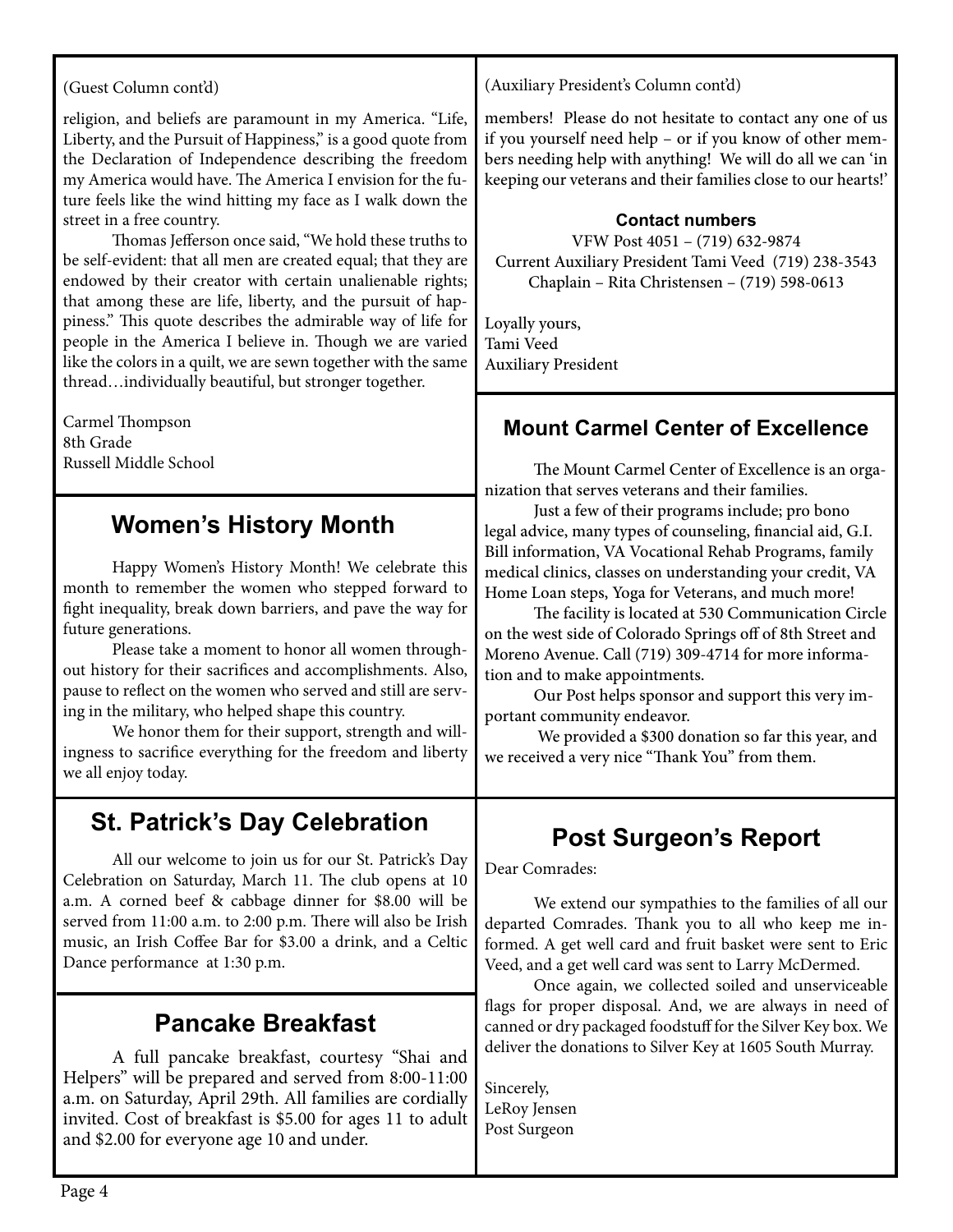# **Chairman of the House Committee's Column**

Dear Members:

Since our last newsletter, we have finally replaced the flooring in the ladies restroom, along with paint and brighter lighting. The plan is to do the same in the ladies restroom in the ballroom area. All materials have been purchased and we should do it soon. The only cost has been for materials, as all the labor has been done by volunteers of our Post. We are very grateful for these members for their unselfish time and talent to get the work done. They saved our Post a lot of money!

We still plan on upgrading our lighting to LEDs, and putting in baseboard heating in the upstairs area. We also plan on having Post cleanup days 3 times a year instead of just once a year. Our first workday for this year will be on Saturday, 22 April, starting at 8 a.m. and lasting until around noon. August 26 is the planned work day for the second one. The third one is TBD. Volunteers will be needed!

We know we are asking a lot from our members when it comes to donations, but we do a lot to help our veterans and their families. When you can, please donate to the Post Relief Fund.

Yours in Service,

Chairman,

Rick Archuleta

Board Members: LeRoy Jensen, Jerry Walter, & Joe Cormier Alternates: Duane Knutson & Ron Marshall

# **Change of Command**

 At our last Post meeting we said farewell to LTC Neil Snyder, commander of Ft Carson unit 2-77 FA. He is awaiting orders to either a college to get his Doctorate degree, or an assignment to Ft. Leavenworth, Kansas.

We welcomed his replacement, LTC Don Cherry, and their change of command ceremony was on 13 February. LTC Snyder presented us with a nice, framed poster of his troops in the field overseas.

Our Post has been supporting this unit for the past couple of years, and we will continue to support them with donations of snacks and games for the troops.

Paige Lanier

# **Post Membership**

For any of our members that recruit two or more members (annual or Life) with their paid dues, you will receive a free dinner dance ticket at the Friday night dinner/ dances.

For any active duty members, if they pay the first year, they will receive the second year free.

# **Marian House Soup Kitchen**

We received a very nice "Thank You" from Catholic Charities for our \$500 donation to the Marian House Soup Kitchen in support of their essential services program of providing an average of 600 hot, nutritious meals a day. Many of the people who use the soup kitchen are veterans in need.

# **Visit To McCandless Veterans Community Living Center**

We will be assisting with two events at the Bruce Mc-Candless Veterans Community Living Center in Florence this spring. The first event is on 15 April (the Saturday before Easter). This will be an Easter Egg Hunt for local children. The residents like having the children there for this event. We will operate the snow cone, popcorn and cotton candy machines. The time is to be determined based on when Florence holds their annual hunt.

The other event is on 29 May (celebrated Memorial Day) when they have a ceremony to honor those residents who have passed in the previous year. Time to be determined.

Please save the dates and let me know if you are available for either or both activities. More information will be provided as it is received.

Bob Green,

bobgreen@hotmail.com or (719) 244-5578.

# **Buddy Poppy Program**

Please be thinking about volunteering for the Poppy Distribution during the Memorial Day weekend. Memorial Day is on Monday, 29 May, so we will plan on handing out poppies on Saturday, 27 May, and Sunday, 28 May. Call me at (719) 200-8223 if I can be of assistance.

Sincerely, James Griffith  Post Chaplain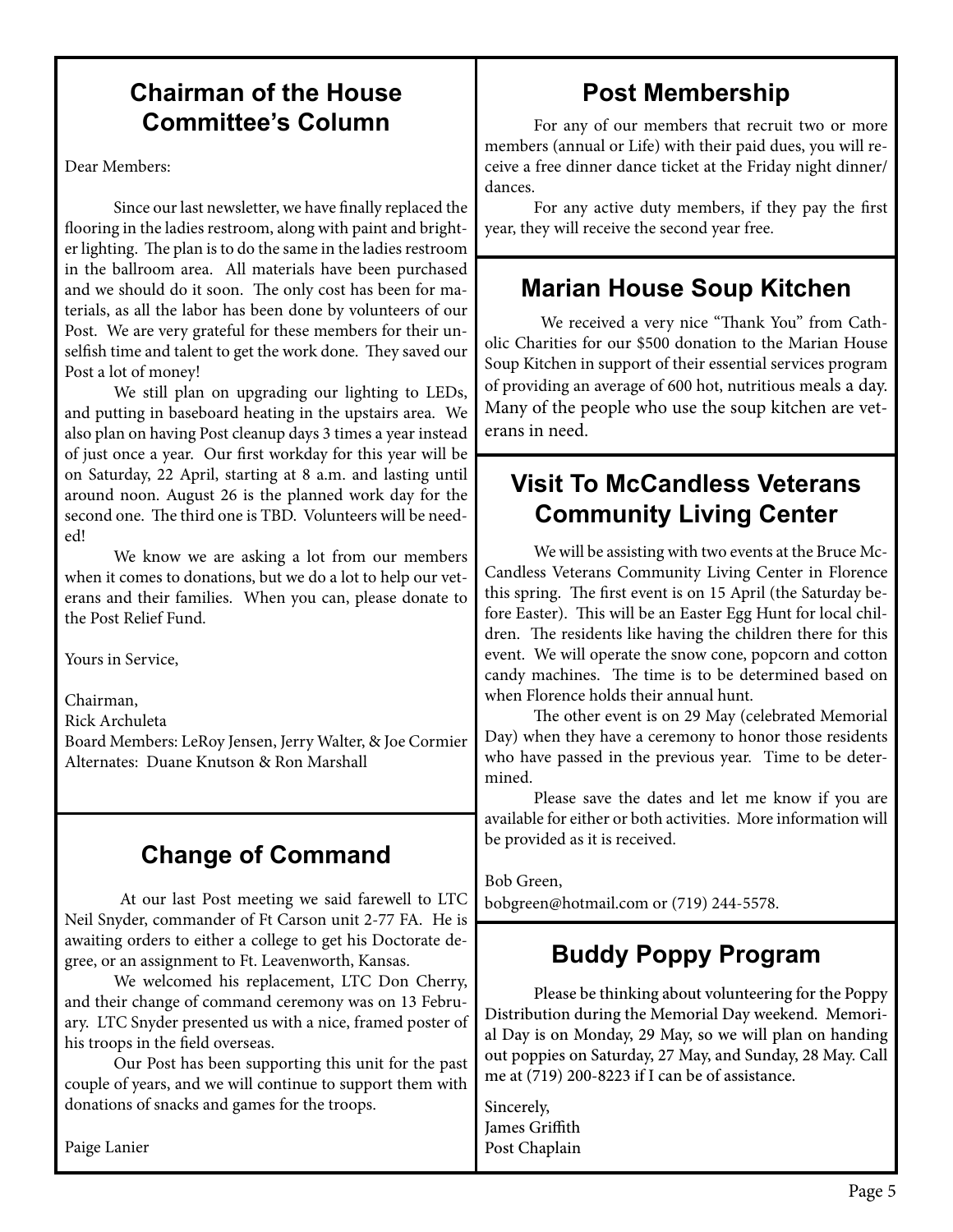| <b>MARCH 2017</b><br><b>DANCE 7 TO 10 PM \$10.00</b><br><b>DINNER 6 PM \$10.00</b>              |                                    |                                    |                                                                                    |                                                                                             |                                                                                                                                                              |                                                                                                                                                                                 |  |  |  |  |
|-------------------------------------------------------------------------------------------------|------------------------------------|------------------------------------|------------------------------------------------------------------------------------|---------------------------------------------------------------------------------------------|--------------------------------------------------------------------------------------------------------------------------------------------------------------|---------------------------------------------------------------------------------------------------------------------------------------------------------------------------------|--|--|--|--|
| Sunday                                                                                          | Monday                             | Tuesday                            | Wednesday                                                                          | Thursday                                                                                    | Friday                                                                                                                                                       | Saturday                                                                                                                                                                        |  |  |  |  |
| (NOTE)<br><b>Reservations</b><br>Required<br>For<br><b>Dinner</b><br>Call<br>$(719) 632 - 9874$ |                                    |                                    | <b>Post</b><br><b>Closed</b><br><b>Available for</b><br><b>Rental Events</b>       | $\overline{2}$<br>Open 4 to 7<br>Salsa!!!<br>8:30 to<br>Midnight<br>\$10.00 Cover<br>Charge | 3<br>Dinner/Dance<br>Mardi Gras/<br>Jambalaya-Red<br><b>Beans-Rice</b><br>(The Aux.)<br><b>Carlos</b><br>Crull<br>Open 4 to 11                               | <b>Post Meeting</b><br><b>Post Officer</b><br><b>Nominations</b><br>Coffee 8:00 a.m.<br>Meeting 9:00 a.m.<br><b>Post Closed</b><br><b>Available For</b><br><b>Rental Events</b> |  |  |  |  |
| 5                                                                                               | 6                                  |                                    | 8<br>Friends of the<br>Post Mtg 4 P.M.                                             | 9<br>Open 4 to 7                                                                            | 10<br>No Dinner/<br>Dance Only                                                                                                                               | 11<br>St. Patrick's Day<br>Celebration<br>Details Page 4                                                                                                                        |  |  |  |  |
| <b>Post</b><br><b>Closed</b>                                                                    | <b>Post</b><br><b>Closed</b>       | <b>Post</b><br><b>Closed</b>       | <b>Post</b><br><b>Closed</b><br><b>Available for</b><br><b>Rental Events</b>       | Salsa!!!<br>8:30 to<br>Midnight<br>\$10.00 Cover<br>Charge                                  | <b>Springs</b><br>Open 4 to 11                                                                                                                               | <b>Aux Meeting</b><br>Coffee/Treats<br>9:30 A.M.<br>Meeting<br>10:30 A.M.                                                                                                       |  |  |  |  |
| 12<br><b>Post</b><br><b>Closed</b>                                                              | 13<br><b>Post</b><br><b>Closed</b> | 14<br><b>Post</b><br><b>Closed</b> | 15<br><b>Post</b><br><b>Closed</b><br><b>Available for</b><br><b>Rental Events</b> | 16<br>Open 4 to 7<br>Salsa!!!<br>8:30 to<br>Midnight<br>\$10.00 Cover<br>Charge             | 17<br>No Dinner/<br>Dance Only<br>David<br><b>Hudson</b><br>Open 4 to 11                                                                                     | 18<br><b>Marine</b><br>Corps League<br><b>Meeting</b><br>Breakfast 8:00 a.m.<br>Meeting 9:00 a.m.<br><b>Post Closed</b><br><b>Available For</b><br><b>Rental Events</b>         |  |  |  |  |
| 19<br><b>Post</b><br><b>Closed</b>                                                              | 20<br><b>Post</b><br><b>Closed</b> | 21<br><b>Post</b><br><b>Closed</b> | 22<br><b>Post</b><br><b>Closed</b><br><b>Available for</b><br><b>Rental Events</b> | 23<br>Open 4 to 7<br>Salsa!!!<br>8:30 to<br>Midnight<br>\$10.00 Cover<br>Charge             | 24<br>Dinner/Dance<br>Italian/Manicotti<br>- Meat Sauce<br>(Shai & Helpers)<br><b>Birthday Cake</b><br>(John Mazella)<br><b>Carlos Crull</b><br>Open 4 to 11 | 25<br><b>Post</b><br><b>Closed</b><br><b>Available for</b><br><b>Rental Events</b>                                                                                              |  |  |  |  |
| 26<br><b>Post</b><br><b>Closed</b>                                                              | 27<br><b>Post</b><br><b>Closed</b> | 28<br><b>Post</b><br><b>Closed</b> | 29<br><b>Post</b><br><b>Closed</b><br><b>Available for</b><br><b>Rental Events</b> | 30<br>Open 4 to 7<br>Salsa!!!<br>8:30 to<br>Midnight<br>\$10.00 Cover<br>Charge             | 31<br>No Dinner/<br>Dance Only<br><b>Springs</b><br>Open 4 to 11                                                                                             |                                                                                                                                                                                 |  |  |  |  |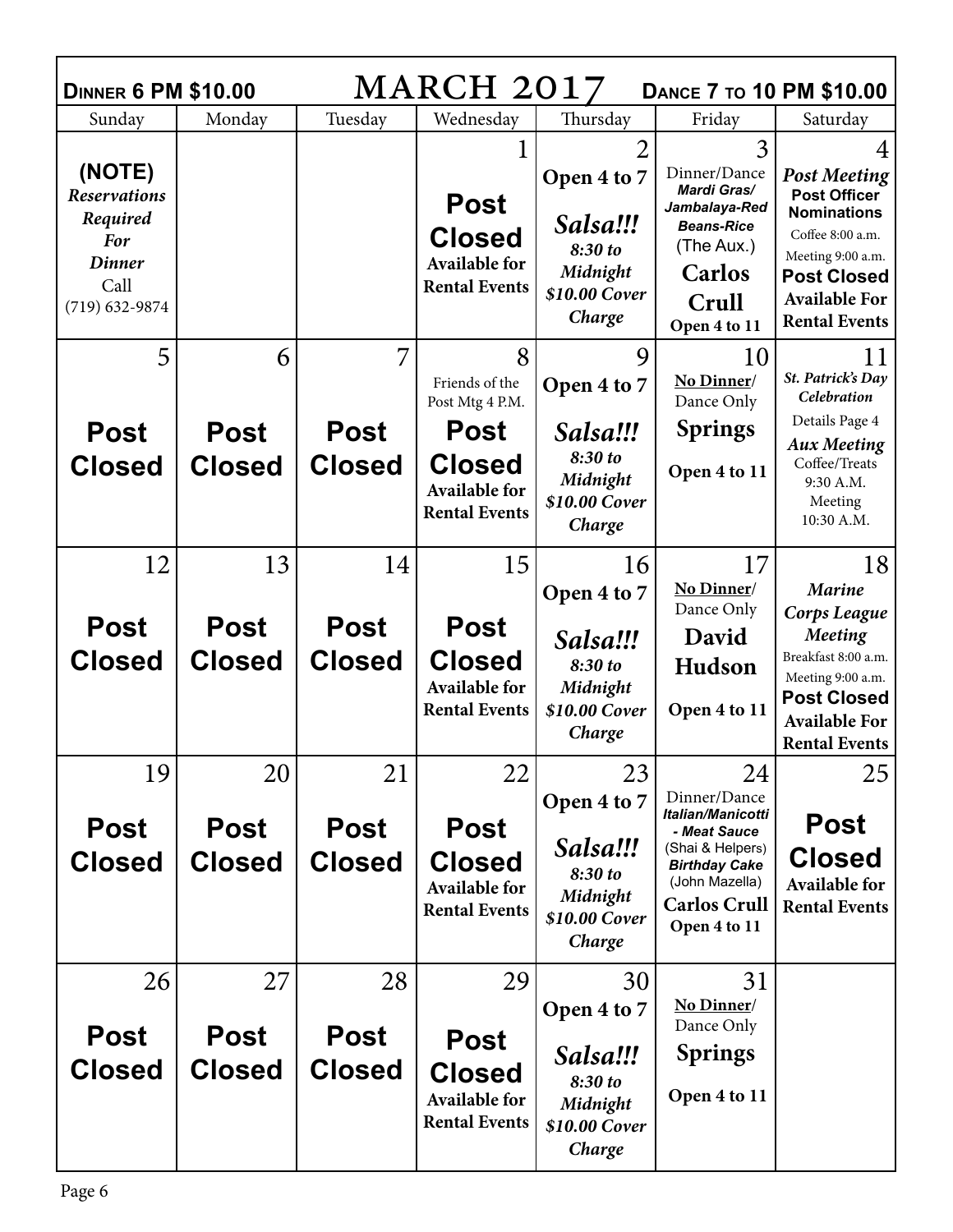| APRIL 2017<br><b>DINNER 6 PM \$10.00</b><br><b>DANCE 7 TO 10 PM \$10.00</b>                            |                                    |                                    |                                                                              |                                                            |                                                                        |                                                                                                                                                                               |  |  |  |  |
|--------------------------------------------------------------------------------------------------------|------------------------------------|------------------------------------|------------------------------------------------------------------------------|------------------------------------------------------------|------------------------------------------------------------------------|-------------------------------------------------------------------------------------------------------------------------------------------------------------------------------|--|--|--|--|
| Sunday                                                                                                 | Monday                             | Tuesday                            | Wednesday                                                                    | Thursday                                                   | Friday                                                                 | Saturday                                                                                                                                                                      |  |  |  |  |
| (NOTE)<br><b>Reservations</b><br>Required<br><b>For</b><br><b>Dinner</b><br>Call<br>$(719) 632 - 9874$ |                                    |                                    |                                                                              |                                                            |                                                                        | <b>Post Meeting</b><br><b>Post Officer</b><br><b>Elections</b><br>Coffee 8:00 a.m.<br>Meeting 9:00 a.m.<br><b>Post Closed</b><br><b>Available For</b><br><b>Rental Events</b> |  |  |  |  |
| $\overline{2}$                                                                                         | 3                                  | $\overline{4}$                     | 5                                                                            | 6                                                          |                                                                        | 8                                                                                                                                                                             |  |  |  |  |
|                                                                                                        |                                    |                                    |                                                                              | Open 4 to 7                                                | Dinner/Dance<br><b>Baked Ham</b>                                       | <b>Aux Meeting</b><br>Coffee/Treats                                                                                                                                           |  |  |  |  |
| <b>Post</b><br><b>Closed</b>                                                                           | <b>Post</b><br><b>Closed</b>       | <b>Post</b><br><b>Closed</b>       | <b>Post</b><br><b>Closed</b><br><b>Available for</b><br><b>Rental Events</b> | Salsa!!!<br>8:30 to<br>Midnight<br>\$10.00 Cover<br>Charge | (John B.)<br><b>Carlos</b><br>Crull<br>Open 4 to 11                    | 9:30 A.M.<br>Meeting<br>10:30 A.M.<br><b>Post Closed</b><br><b>Available For</b><br><b>Rental Events</b>                                                                      |  |  |  |  |
| 9                                                                                                      | 10                                 | 11                                 | 12<br>Friends of the<br>Post Mtg 4 P.M.                                      | 13<br>Open 4 to 7                                          | 14<br>No Dinner/<br>Dance Only                                         | 15<br><b>Marine</b><br>Corps League                                                                                                                                           |  |  |  |  |
| <b>Post</b>                                                                                            | <b>Post</b>                        | <b>Post</b>                        | <b>Post</b>                                                                  | Salsa!!!                                                   | <b>Springs</b>                                                         | Meeting<br>Breakfast 8:00 a.m.                                                                                                                                                |  |  |  |  |
| <b>Closed</b>                                                                                          | <b>Closed</b>                      | <b>Closed</b>                      | <b>Closed</b><br><b>Available for</b><br><b>Rental Events</b>                | 8:30 to<br>Midnight<br>\$10.00 Cover<br>Charge             | Open 4 to 11                                                           | Meeting 9:00 a.m.<br><b>Post Closed</b><br><b>Available For</b><br><b>Rental Events</b>                                                                                       |  |  |  |  |
| 16                                                                                                     | 17                                 | 18                                 | 19                                                                           |                                                            |                                                                        |                                                                                                                                                                               |  |  |  |  |
| Easter                                                                                                 |                                    |                                    |                                                                              | 20                                                         | 21                                                                     | 22                                                                                                                                                                            |  |  |  |  |
|                                                                                                        |                                    |                                    |                                                                              | Open 4 to 7                                                | Dinner/Dance<br><b>Crispy Oven</b>                                     | Post Workday                                                                                                                                                                  |  |  |  |  |
| Sunday<br><b>Post</b><br><b>Closed</b>                                                                 | <b>Post</b><br><b>Closed</b>       | <b>Post</b><br><b>Closed</b>       | <b>Post</b><br><b>Closed</b><br><b>Available for</b><br><b>Rental Events</b> | Salsa!!!<br>8:30 to<br>Midnight<br>\$10.00 Cover<br>Charge | <b>Chicken</b><br>(The Aux.)<br><b>Carlos</b><br>Crull<br>Open 4 to 11 | 0800-1200<br><b>Post</b><br><b>Closed</b><br><b>Available for</b><br><b>Rental Events</b>                                                                                     |  |  |  |  |
|                                                                                                        |                                    |                                    |                                                                              |                                                            |                                                                        |                                                                                                                                                                               |  |  |  |  |
| 23/30<br><b>Post</b><br><b>Closed</b>                                                                  | 24<br><b>Post</b><br><b>Closed</b> | 25<br><b>Post</b><br><b>Closed</b> | 26<br><b>Post</b>                                                            | 27<br>Open 4 to 7<br>Salsa!!!                              | 28<br>No Dinner/<br>Dance Only<br><b>Springs</b>                       | 29<br>Pancake<br><b>Breakfast</b><br>8:00 - 11:00 a.m                                                                                                                         |  |  |  |  |

г